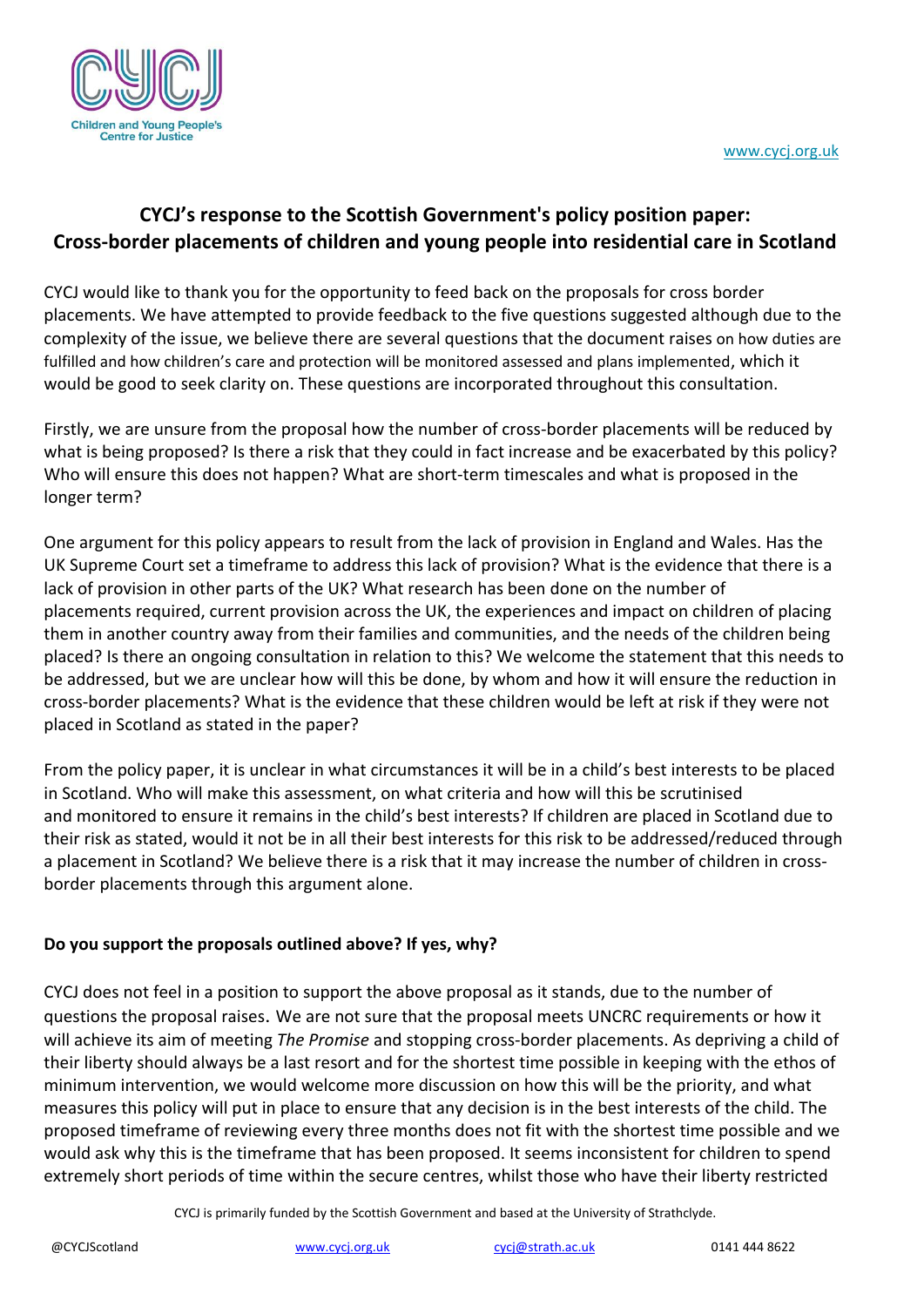

[www.cycj.org.uk](http://www.cycj.org.uk/)

by Deprivation of Liberty Safeguards orders placed within residential settings must wait three months for a review.

The proposal, as set out, appears to be driven by the need to remove a burden that currently exists within the court system. It does not take into consideration the transference of this burden to the Children's Hearing System and local authorities which will lead to resource implications and an impact on the children who are currently supported within this mechanism. How will this be addressed? Questions also arise from the dual legal implications of this with children being the subject of both Scottish and English/Welsh legislation. This is not in keeping with the minimum intervention principle and leaves questions around what should happen if the non-Scottish order is removed, and the placing authority withdraws from the child's care. Is it likely that there will be a reduction in DoLS orders in favour of Care Orders, which still has resource implications for Scotland? What will be put in place to ensure that the placing authority upholds its duty, roles, and responsibilities? Does the Scottish Government have the authority to hold these organisations and the High Court to account? Will the High Court take cognisance of the views of a children's hearing? What will be the process if the children's hearing does not believe the child meets secure care criteria/their liberty should not be deprived? Is the three months review period enforceable?

### **If no, what would you wish to see changed and why?**

We believe that to support such a proposal there would need to be more scrutiny in relation to the questions outlined in this consultation. Additional concerns relate to what the position would be when competing orders are in place. One example would be if the child commits an offence while placed in Scotland and this is dealt with through the Scottish court system and an order is received. Which order would take priority, and who would oversee this order? What would happen if the Chief Social Work Officer did not agree to the placement, would this result in additional burdens being placed on other local authority areas who were more amenable to supporting the proposal? What would happen if the CSWO did not believe the child met secure care criteria, would the child be returned home? What if the child wishes to stay in Scotland; who is responsible for that child? Clarity is also required over what may occur should the receiving local authority or residential provider form a view that the legal criteria for a DoLS order is not met.

When taking the child's best interests into consideration, it is stated that any child residing in Scotland should be entitled to the same rights regardless of whether they are usually resident here or not. Children under the care of local authorities outwith Scotland must not be afforded less rights than their Scottish counterparts by virtue of their local authority of origin. To ensure this is achieved additional resources will be necessary as this requires input from social work, health, education, SCRA, CHS, Police Scotland and the third sector. There is no indication of how this will be funded will money be redirected from placing authorities or the UK government? Is the burden of this being placed on the Scottish Government and Scottish services?

CYCJ is primarily funded by the Scottish Government and based at the University of Strathclyde. We believe that the additional responsibility on the CHS proposed would also need to take into account potential training needs, who is responsible for sharing and providing updates to the court, who compiles the report, will there be an expectation of input at High Court hearings? There is mention of increased use of safeguarders and advocacy services. Would this be in addition to what children may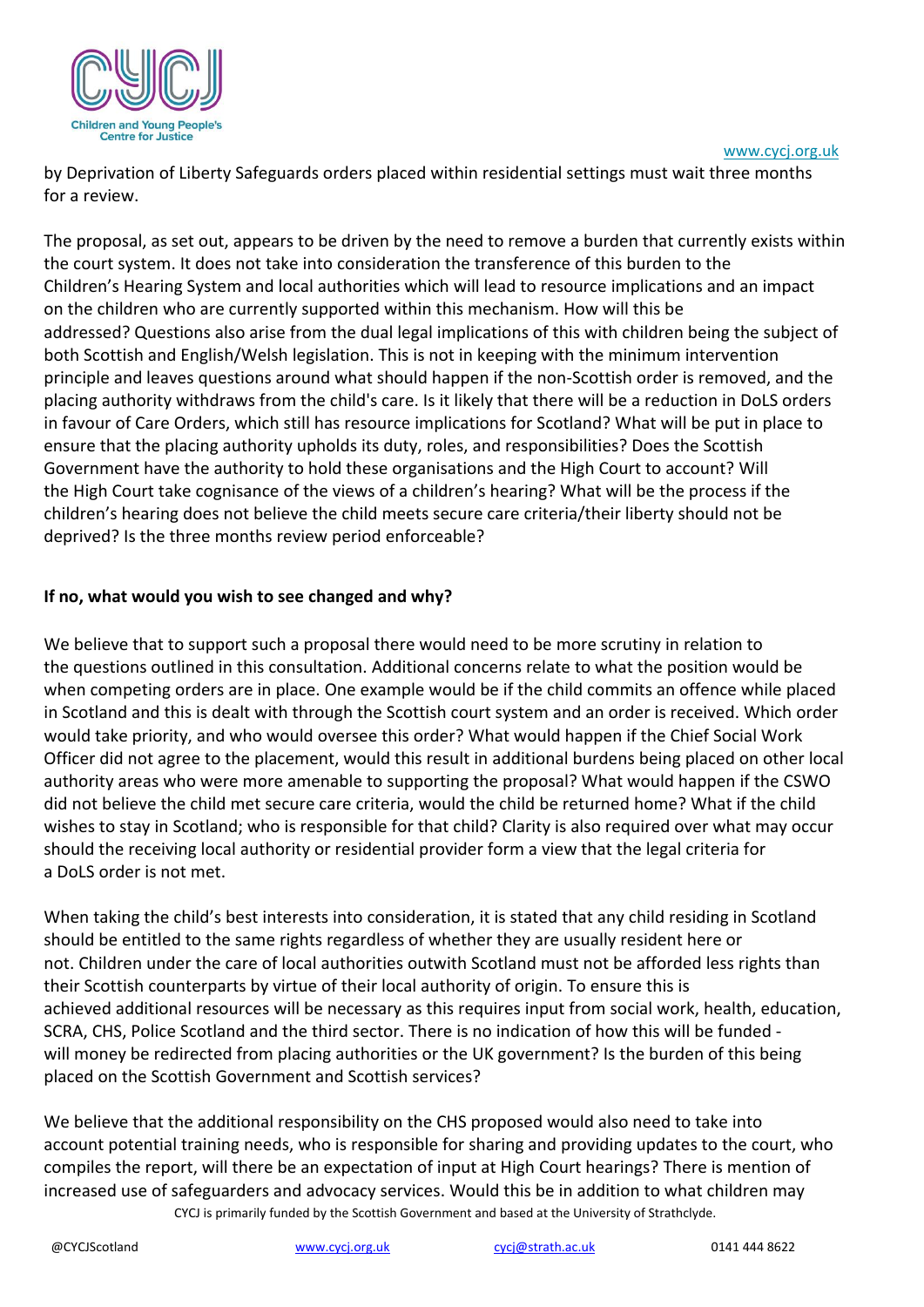

#### [www.cycj.org.uk](http://www.cycj.org.uk/)

already have in place within their support network and do we have the capacity to meet this need? Will an assessment further delay matters and require additional hearings? What is the power of the CHS in these situations?

We would appreciate some clarity on some of the statements in the proposal, for instance, 'short term,' 'exceptional circumstances,' 'certain purposes'. In 'an emergency situation' we agree that the placing authority needs to retain full responsibility for their child and meeting their needs. Involving a Scottish local authority and any additional services that may be needed, we believe, removes the responsibility that currently lies with the placing authority and would place additional pressures on Scottish local authorities, their resources, and services. If a DoLS is treated like a CSO does that mean by default, Scottish local authorities are involved in the overseeing of the order?

We are not clear from this proposal what the outcome would be if there was a conflict of interests, or unintended consequences that may be detrimental to the child and their rights. What is the appeal or complaints process if the child disagrees? Who hears such cases? As deprivation of a child's liberty is one of the most punitive orders that can be made, who is ensuring that the child's rights are upheld? What protection for these children will be in pace? Has a CRIA assessment been undertaken or planned to be undertaken on these proposals? Is taking children to a children's hearing an additional layer that these children need to go through?

We would welcome some additional information on the impact of this proposal on particular local authority areas. The prevalence of DoLS orders appear to be linked to rural private providers and localities where secure centres are situated as children transition from secure accommodation to residential establishments. We believe clear data on need regarding the targeting of resources is required.

### **Do you think the proposals omit key issues that should be addressed through the proposed regulations? If yes, what are these gaps?**

We welcome the acknowledgement that the child's best interests need to be the priority. What we are less clear about is which receiving authority is being referenced - is this the authority where the independent secure centre is based? What is the role and expectation of the host authority? How can they best meet the child's needs when they do not know the child, their background, their history etc? What if, as stated above, the Chief Social Work Officer does not agree that the child meets secure criteria or that their liberty should be deprived within a residential setting? What is the impact on other services like health, education, Police Scotland, Children's Hearing System, third sector providers etc? Who pays for these additional resources if used for a child from outwith the local authority area? Who is responsible for the child if the non-Scottish Order is terminated but they remain in Scotland? Who is responsible for attending the children's hearing - is that their placing authority social worker or one from Scotland? Who is responsible for writing the social work report? Who is resourcing any additional services that the children's hearing feel are appropriate to meet the child's needs?

What is the evidence to support three months being the ideal length of the order? Is this the shortest time possible as stated in the UNCRC? Could this period be extended? If so, on what grounds? What is the child's right to appeal? Three months is a very long time for a child to be removed from their home and deprived of their liberty.

CYCJ is primarily funded by the Scottish Government and based at the University of Strathclyde.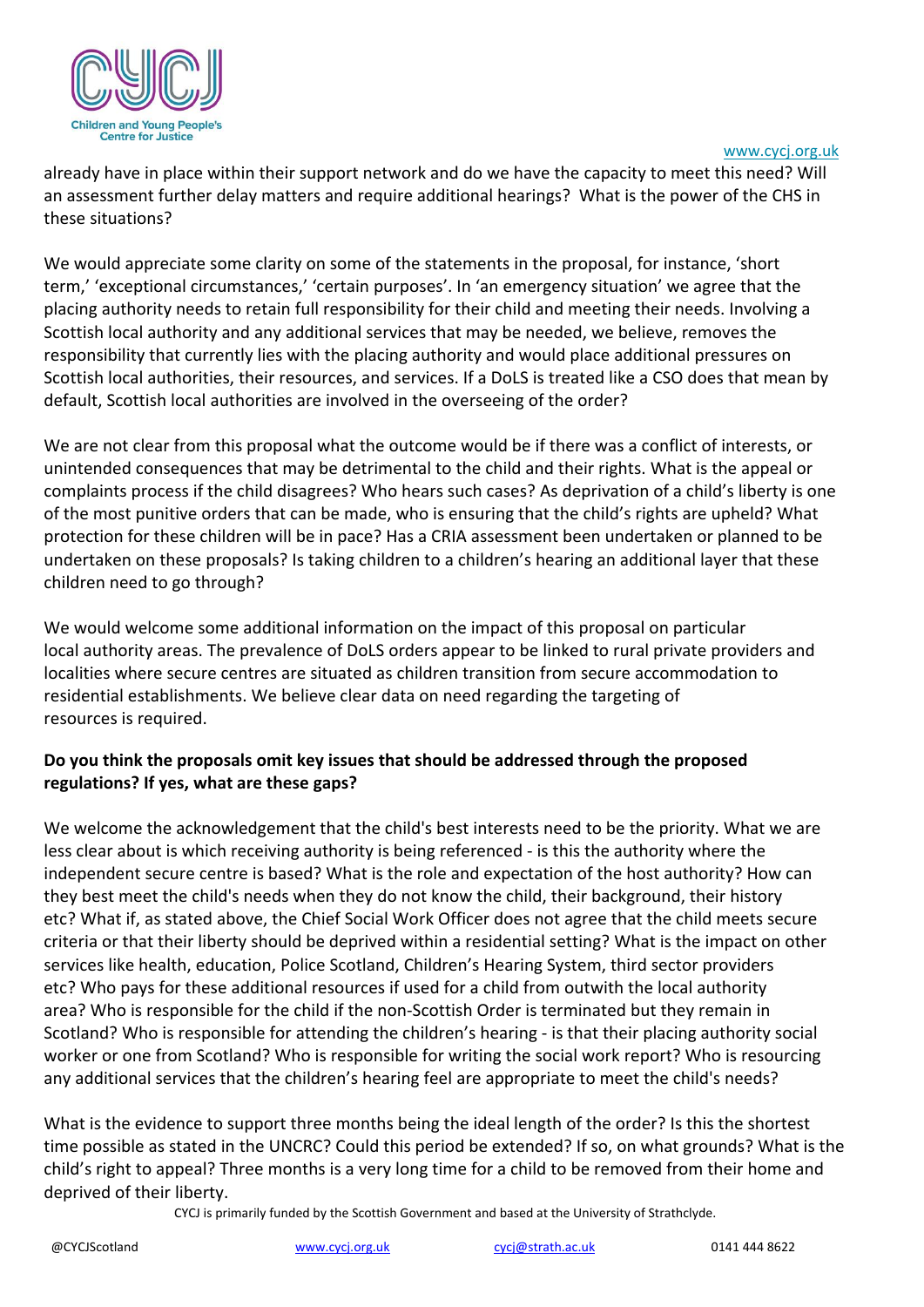

We are unclear of the review process within the proposal provided. Will data be collected to ascertain the effectiveness of any new process? Is improved regulation assumed due to the involvement of the CHS and local authority? Could this not be more appropriately managed by holding cross-border authorities and the courts more accountable when they source Scottish provision? There is mention of the recognition of a DoLS order being conditional on actions and principles: what are these?

The promise clearly sets out the planning process relating to cross border placements. How will these proposals ensure consistent standards of care, end the selling of care placement and the phasing out of acute and crisis services?

## **In your view, what should the scope and key features of the proposed non-statutory administrative agreements be?**

We would welcome an information sharing process prior to any child being placed in Scotland, outlining their needs with a robust plan and assessment of how best to meet these needs. A measure that ensures that the CSWO is consulted before the placement is agreed and welcomed. There should however also be a role for other partners in health, the police, education, and the children's reporter as this has implications for the planning of services. Processes should also be in place during and after DoLS. There are currently significant gaps in knowledge and understanding pre-placement that are impacting on already tightly resourced services being stretched, for instance CAMHS.

# **In your view, is there anything additional (such as guidance on particular issues) that would further support the achievement of the policy? If so, what would they be and why/how do you think they would help?**

We would like to highlight some evidence that could be considered before any policy is introduced. Lightowler's Rights Respecting (2020) report illustrates that in research in Northern Ireland by Haydon, basic civil rights are frequently violated in secure care, for instance, 'freedom of association was undermined in a building where doors to every room were locked on entry and exit, despite rooms being off a locked corridor within a secure building' (Haydon, 2018, p.40). Interestingly, it is argued that measures intended to 'protect' children regularly lead to breaches of their rights 'not only through deprivation of liberty but also within interactions and interventions which did not prioritise their participation or best interests' (Haydon, 2018, p.41).

Children deprived of their liberty have the right to maintain contact with their family, which should be respected regardless of the form the deprivation of liberty takes. However, children frequently report difficulties maintaining relationships with family and friends especially when far away from home and highlight how practices discourage contact in various ways. For instance, in relation to secure care in Scotland children and young people have highlighted issues around a lack of access to landlines to make phone calls, and difficulty using these due to staff rotas and call rationing (Gough, 2017, p.26).

CYCJ is primarily funded by the Scottish Government and based at the University of Strathclyde. There are additional issues with ensuring compliance with Article 37 (c) for children from England and Wales who are restricted of their liberty and placed in Scottish secure care. For children so far away from family and friends, maintaining contact, as well as being placed in another legal jurisdiction, creates